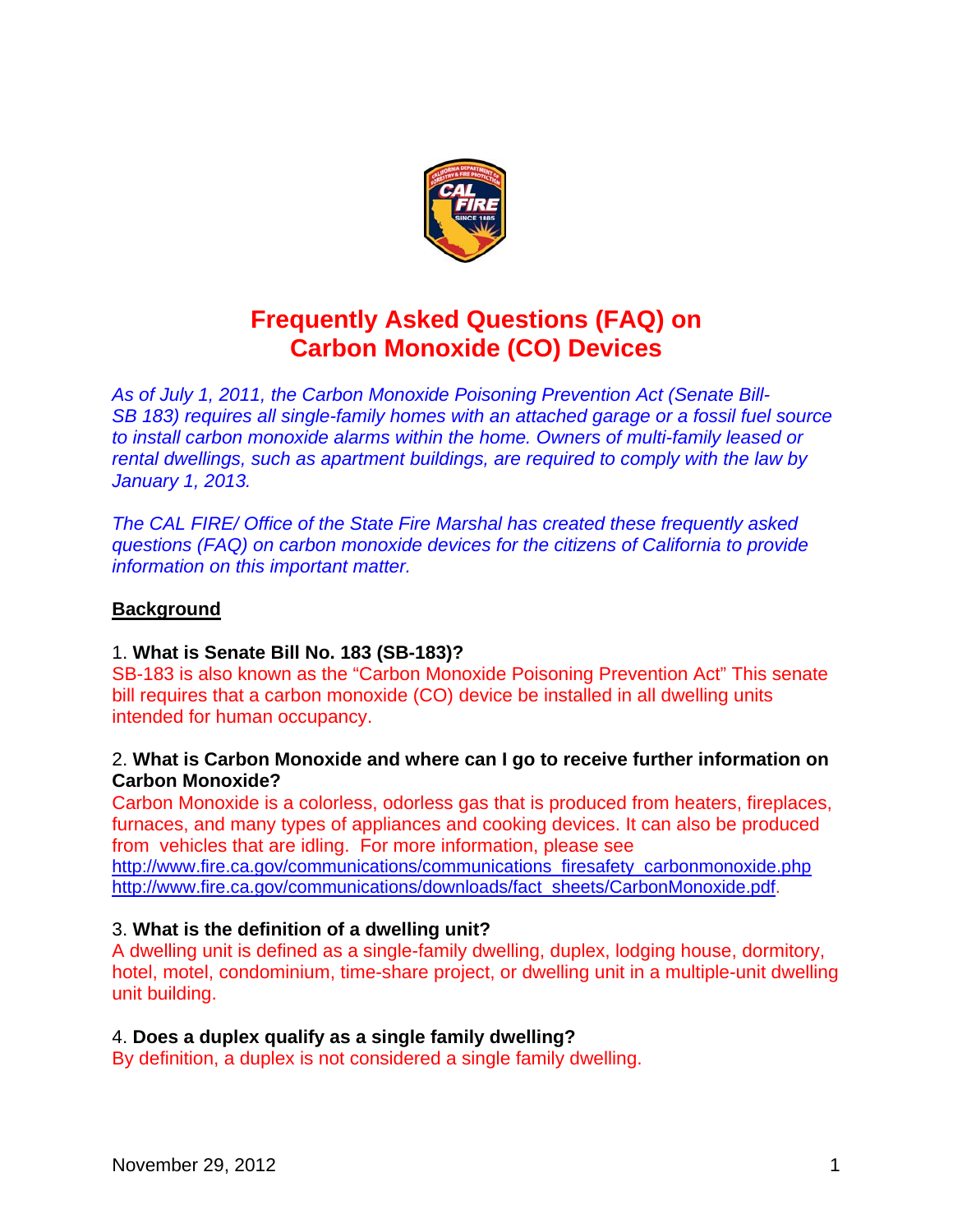## 5. **Are apartments with attached garages with no direct access to the apartment and no fossil fuel appliances required to have a CO alarm?**

Yes. The law requires that CO alarms be installed in multi-unit occupancies if there is fossil fuel burning appliances or attached garages. There isn't an exception for dwellings without direct access from the garage to the living area as CO from the garage can travel through openings and ventilation systems entering into the living space.

## 6. **If there is a two story apartment building equipped with electric appliances and the building has a common hallway having fossil fuel central heat, is a CO alarm required and where?**

Yes. The law requires that CO alarms be installed when fossil fuel appliances are used. Since common areas and hallways leading to the living units can produce CO which could enter the living units by ventilation systems, an alarm would be located within the living unit.

## 7. **What is the difference between a carbon monoxide alarm and a carbon monoxide detector?**

A carbon monoxide alarm is a stand alone unit which is tested to Underwriters Laboratory (UL) Standard 2034 and has its own built-in power supply and audible device. These units are typically installed in your single family dwelling. A carbon monoxide detector is a system unit which is tested to UL Standard 2075 and is designed to be used with a fire alarm system and receives its power from the fire alarm panel.

# 8. **How many types of CO devices are available?**

There are two types of devices available. There are Carbon Monoxide alarms (CSFM category # 5276) and Carbon Monoxide detectors (CSFM category # 5278).

## 9. **Are CO devices required to be approved by the State Fire Marshal?**

Yes. SB-183 prohibits the marketing, distribution, or sale of devices unless it is approved and listed by the State Fire Marshal.

#### 10. **Where can I find a list of CSFM listed carbon monoxide devices?**

http://osfm.fire.ca.gov/strucfireengineer/pdf/bml/CSFM%20listed%20carbon%20monoxi de%20devices.pdf . This document is updated periodically.

## **Where does one obtain a full listing copy of a California State Fire Marshal (CSFM) listed CO device?**

a) Click this URL link,

http://osfm.fire.ca.gov/strucfireengineer/pdf/bml/CSFM%20listed%20carbon%20monoxide% 20devices.pdf and click the desired listing's listing number URL link, which will open up a pdf document of the full listing.

-or-

b) To locate up to date listings, go to

http://osfm.fire.ca.gov/licensinglistings/licenselisting\_bml\_searchcotest.php and search by CSFM category or Company (Manufacturer).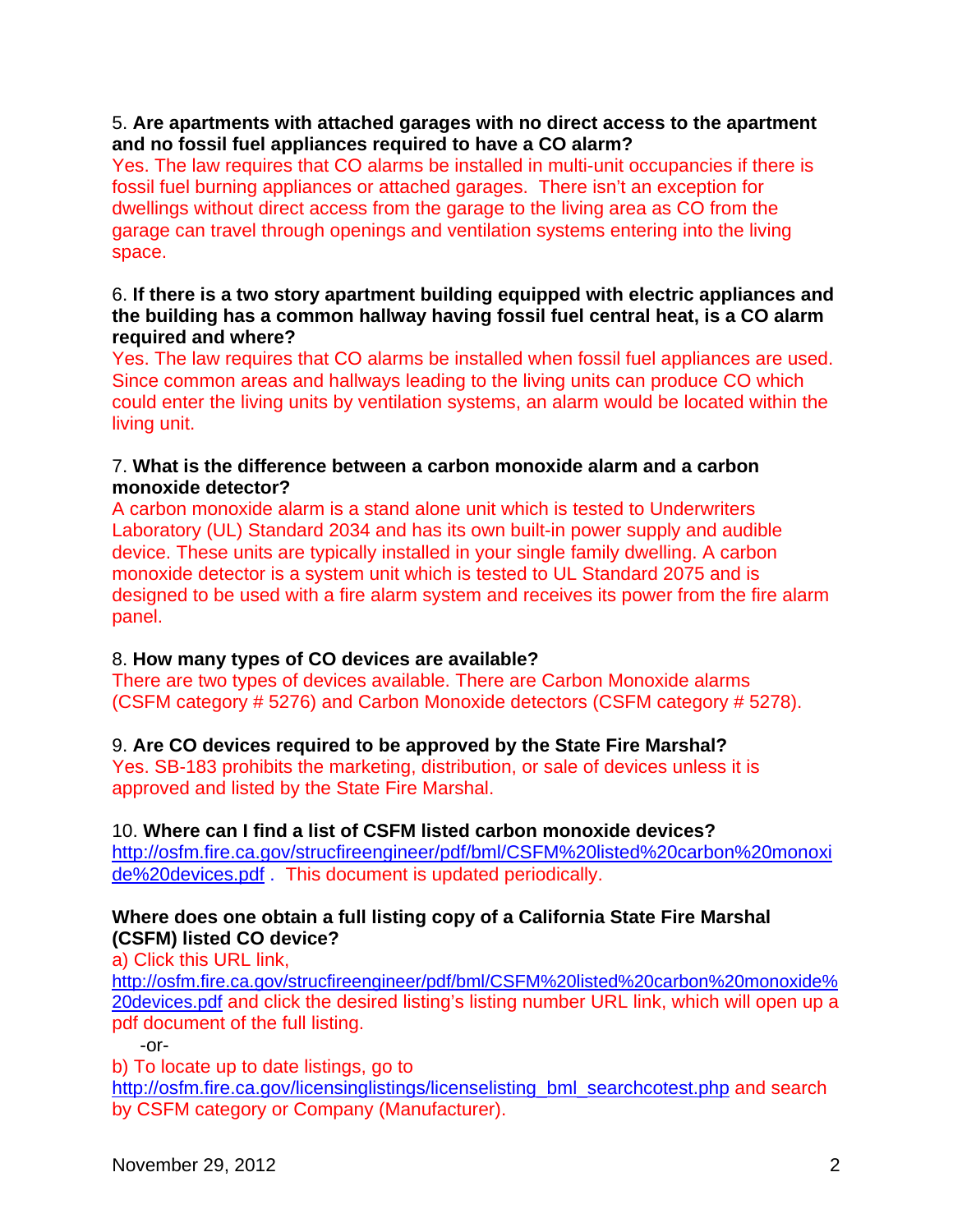## 11. **If someone has a CO device that is not listed by the State Fire Marshal prior to the law, can they maintain it or does it have to be replaced?**

The law requires that CO devices to be approved and listed by the State Fire Marshal prior to sale, marketing, or distribution. Existing CO devices installed prior to July 1, 2011 may continue to be utilized.

## 12. **Is there a plan for a 10 year battery combination smoke/CO alarm?**

At this time the CAL FIRE/Office of the State Fire Marshal is not aware of any requirement for a 10 year life battery for CO alarms. However, if the device is a combination battery operated (primary power source) smoke/CO alarm, commencing January 1, 2014, in order for the State Fire Marshal to approve and list the device, the device must display the date of manufacture, provide a place where the date of installation can be written, incorporate a hush feature, incorporate an end-of-life feature providing notice that the device needs to be replaced, and, contain a non-replaceable, non-removable battery that is capable of powering the smoke alarm for a minimum of 10 years as required per Senate Bill 1394 recently chaptered into law.

# **Effective Date**

# 13. **What is the effective date for installing a CO device?**

- For a single-family dwelling having fossil fuel burning appliances and/or attached garages, the effective date is July 1, 2011.
- For all other dwelling units having fossil fuel burning appliances and/or attached garages, the effective date is January 1, 2013.
- For hotels and motels having fossil fuel burning appliances and/or attached garages, the effective date is January 1, 2016.

## **Installation**

## 14. **Where should CO devices be installed in homes?**

CO devices should be installed outside each sleeping areas of the home including the basement. The manufacturer's installation instruction should also be followed.

## 15. **Are CO devices that are required by SB-183 to be installed in each room?**

No. They are required by SB-183 to be installed outside of each sleeping area. For maximum protection against CO gas, it is recommended that a CO device be installed in each sleeping room.

## 16. **At what height/location should a CO device be mounted?**

According to the National Fire Protection Association (NFPA) 720, the location for effective performance is not generally dependent on mounting height. The density of carbon monoxide is similar to that of air at room temperature, and carbon monoxide generally mixes readily with air. The manufacturer's installation instruction should also be followed.